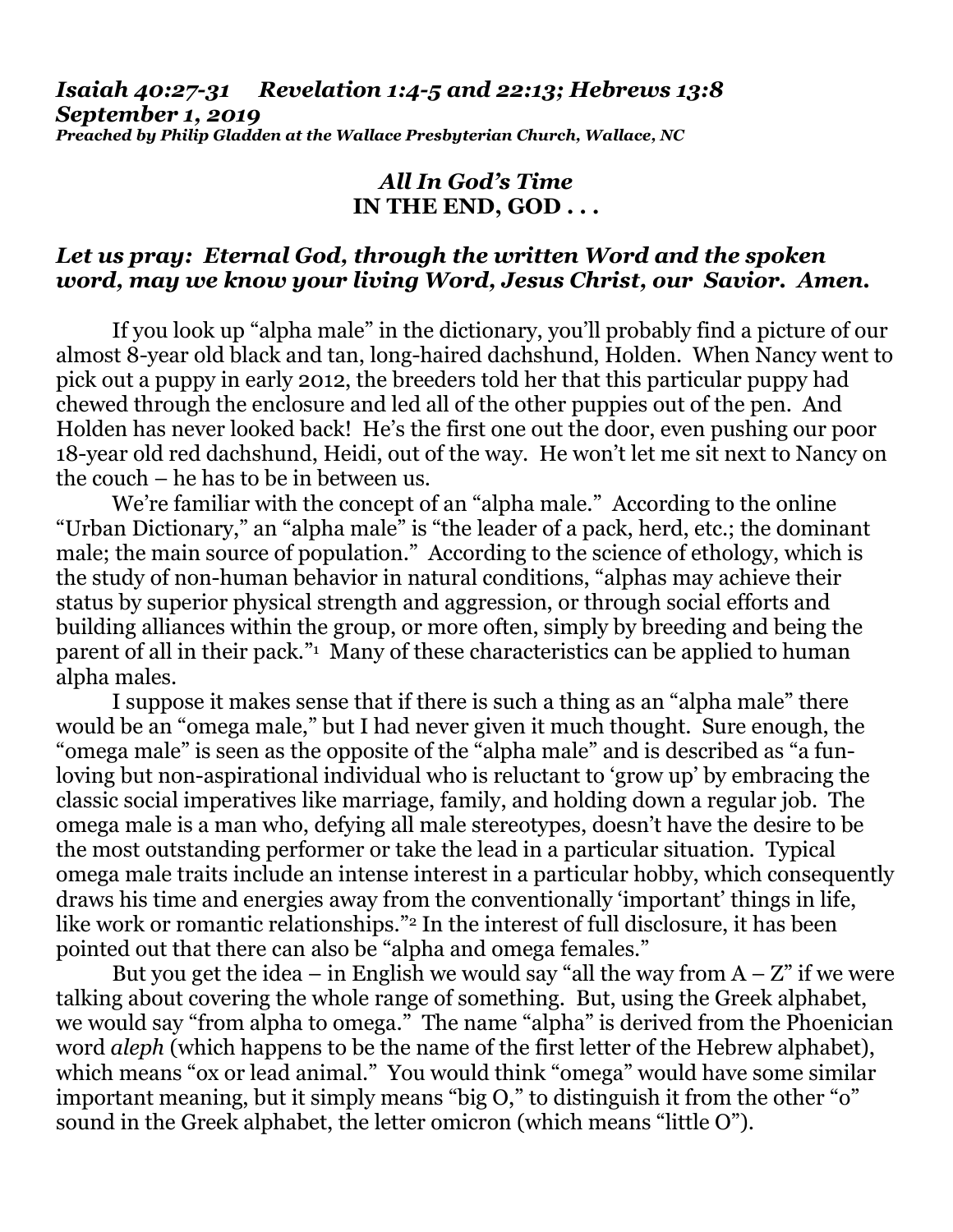We usually talk about "the alpha" *or* "the omega," but in the Bible, the phrase is "the alpha *and* the omega." Sometimes the same idea is expressed as "the beginning and the end" or "the first and the last." The phrase is used to describe God in the Old Testament and God and Jesus Christ in the New Testament. Listen to some examples from both testaments and notice the repetition.

- Isaiah  $41:4 1$ , the Lord, am first, and will be with the last."
- Isaiah 44:6 "Thus says the Lord, the King of Israel, and his Redeemer, the Lord of hosts: I am the first and I am the last; besides me there is no god."
- Isaiah 48:12 "Listen to me, O Jacob, and Israel, whom I called: I am He; I am the first, and I am the last."
- Revelation  $1:8 1$  am the Alpha and the Omega," says the Lord God, who is and who was and who is to come, the Almighty.
- Revelation 1:17 "Do not be afraid; I am the first and the last, and the living one. I was dead, and see, I am alive forever and ever."
- Revelation 2:8 "These are the words of the first and the last, who was dead and came to life."
- Revelation 21:6 Then he said to me, "It is done! I am the Alpha and the Omega, the beginning and the end."
- Revelation 22:13 "I am the Alpha and the Omega, the first and the last, the beginning and the end."

Today's sermon is the last in this summer series called "All in God's Time." Six weeks ago, on July 14, we heard God's Word from Genesis 1:1 – "In the beginning when God created the heavens and the earth" and from John 1:1 – "In the beginning was the Word, and the Word was with God, and the Word was God." We might say that was "the Alpha" – "In the beginning,  $God \dots$ " This morning we have heard God's Word appropriately enough, from Revelation 1:4, in the last book of the Bible – "Grace to you and peace from him who is and who was and who is to come . . ." Over the summer, we have heard about how God is at work in our lives and in the world "from alpha to omega, from beginning to end, from first to last."

The psalmist says of the Lord, "Long ago you laid the foundation of the earth, and the heavens are the work of your hands. They will perish, but you endure; they will all wear out like a garment. You change them like clothing, and they pass away; but you are the same, and your years have no end." (Psalm 102:25-27) The prophet Isaiah says, "Have you not known? Have you not heard? The Lord is the everlasting God, the Creator of the ends of the earth. He does not faint or grow weary; his understanding is unsearchable." (Isaiah 40:28) And Revelation describes God as the one "who is and who was and who is to come."

We might think that God is some kind of static cosmic force, written in stone. Ah, but here's the interesting, encouraging, and challenging truth about our God "who is and who was and who is to come" – over and over again in both the Old and New Testaments, the eternal, unchanging, rock-solid God is the very God who is always creating, always bringing something new into being – ultimately, in Jesus Christ, life out of death. So let us not mistake God's eternal nature, his unchanging person, his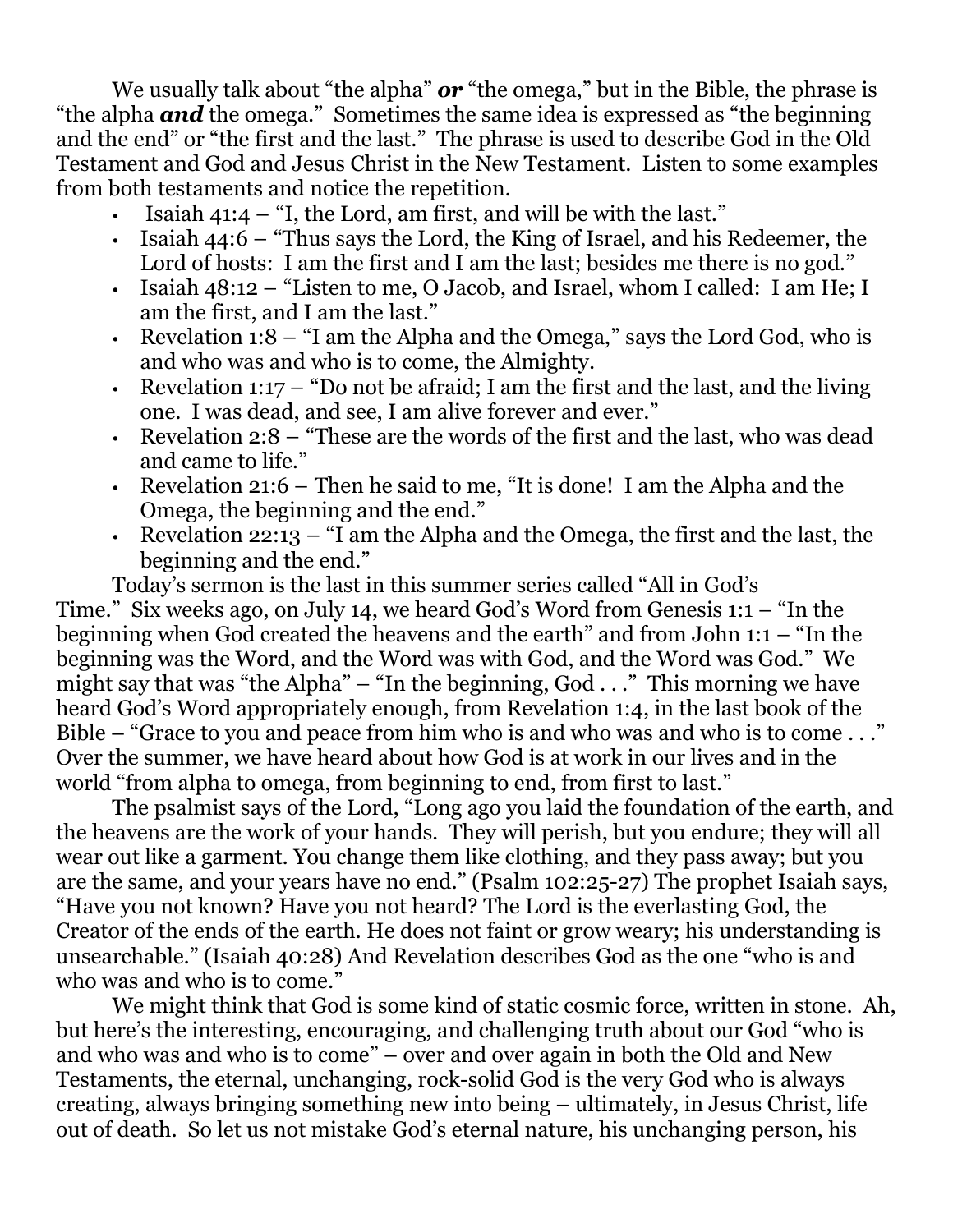rock-like presence, his continuity through the years for some kind of status quo. No, that's what we as humans are prone to do – etch it in stone, cling to the past, resist God's call into God's future – and in the meantime, put our trust in the things of this life which, as the psalmist says, "will perish and wear out like a garment."

Over the years, I have very rarely preached from just one Bible verse. To do so runs the risk of "proof-texting" and trying to prove a preconceived notion. After all, as William Shakespeare wrote in *The Merchant of Venice*, "The devil can cite Scripture for his purpose." So, to preach from a collection of single Bible verses may be a dangerous thing to do. However, I think I'm on pretty solid ground, as we've already seen how, again and again in the Bible, God is described (either by himself or by someone else) as "the first and the last, the beginning and the end, the Alpha and the Omega." Which brings us to another single New Testament verse this morning, a verse that in different words says the same thing as "Alpha and Omega, beginning and end, first and last" – "Jesus Christ is the same yesterday and today and forever." (Hebrews 13:8)

But we know that Jesus Christ is not some static historical figure, stuck in the past, for he is "the firstborn of the dead, and the ruler of the kings of the earth." He is the first and the last, and the living one. He was dead, but now he is alive forever and ever. And this is all done in God's time – in the beginning, until the end, and even now.

There's another story in the Bible in which God reveals something absolutely fundamental and amazing about who he is and what kind of God we have. When Moses heard the voice from the burning bush calling him to lead God's people out of slavery, Moses wasn't too excited and tried to get out of the job. So, Moses said, "If I come to the Israelites and say to them,

'The God of your ancestors has sent me to you,' and they ask me, 'What is his name?' what shall I say to them?" God said to Moses, "I AM WHO I AM." He said further, "Thus you shall say to the Israelites, 'I AM has sent me to you.'" (Exodus 3:13-14)

God's name is a verb! "I AM WHO I AM" is an attempt to translate the Hebrew verb *YHWH*. The footnote next to Exodus 3:14 in your Bible probably says something like, "Or *I AM WHAT I AM* or *I WILL BE WHAT I WILL BE*." It's like trying to nail Jello to the wall! And isn't that a wonderful thing? As hard as we try, as much as we would like to, we can't tie God down, we can't keep him in a box, we can't limit what God is doing and will do. God is and was. Jesus Christ is the same yesterday and today. But God is to come – and God always has, always does, and always will do new things in creation and for God's people.

There are so many hymns we could have sung this morning that have to do with God's eternal nature, but the ones we are singing tell the message of "the Alpha and the Omega, the first and the last, the beginning and the end."

You might think of "Now Thank We All Our God" as a Thanksgiving hymn – and it certainly is – but it's a wonderful song of praise and glory to our God "who from our mothers' arms, hath blessed us on our way with countless gifts of love, and still is ours today." We prayed "may this bounteous God through all our life be near us . . . and keep us in God's grace . . . and free us from all ills in this world and the next." We sang